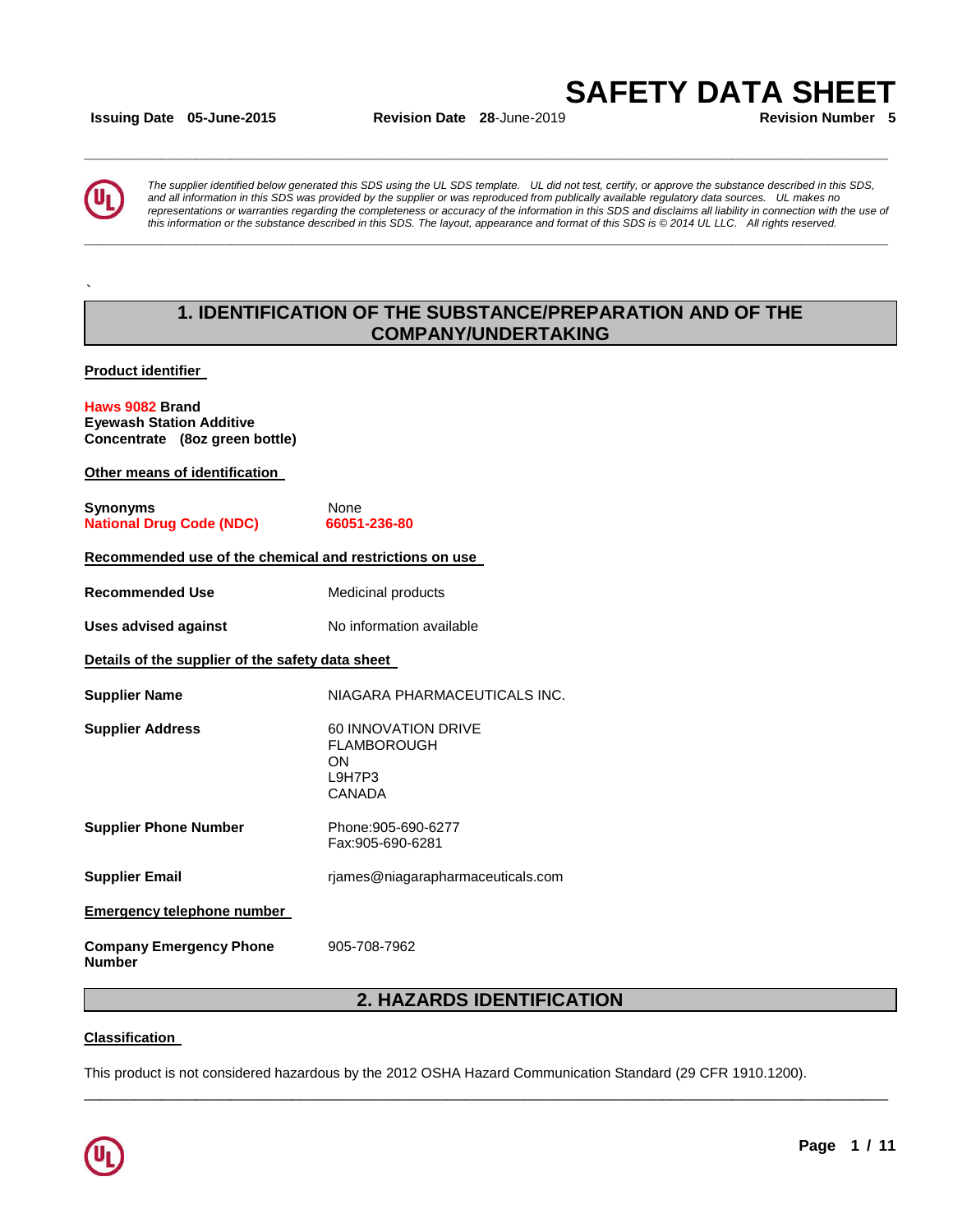### **GHS Label elements, including precautionary statements**

#### **Precautionary Statements - Prevention**

Product is a concentrate. Use as directed on the label for dilution with water. Do not use as the concentrate

### **Precautionary Statements - Response**

### **Eyes**

IF IN EYES USED AS A CONCENTATE: Rinse with water for several minutes. Remove contact lens if present and easy to do. Continue rinsing immediately. Call a Poison Center or doctor/physician.

\_\_\_\_\_\_\_\_\_\_\_\_\_\_\_\_\_\_\_\_\_\_\_\_\_\_\_\_\_\_\_\_\_\_\_\_\_\_\_\_\_\_\_\_\_\_\_\_\_\_\_\_\_\_\_\_\_\_\_\_\_\_\_\_\_\_\_\_\_\_\_\_\_\_\_\_\_\_\_\_\_\_\_\_\_\_\_\_\_\_\_\_\_

# **Precautionary Statements - Storage**

None

#### **Precautionary Statements - Disposal** None

### **Hazards not otherwise classified (HNOC)**

Not applicable

### **Unknown Toxicity**

0% of the mixture consists of ingredient(s) of unknown toxicity

### **Other information**

Toxic to aquatic life

### **Interactions with Other Chemicals**

No information available.

# **3. COMPOSITION/INFORMATION ON INGREDIENTS**

| <b>Chemical Name</b>    | <b>CAS No</b> | Weight-%    | <b>Trade Secret</b> |
|-------------------------|---------------|-------------|---------------------|
| <b>Propylene Glycol</b> | 57-55-6       | 7-13<br>د ا |                     |
| Chlorhexidine Gluconate | 18472-51-0    | -د          |                     |

\*The exact percentage (concentration) of composition has been withheld as a trade secret

# **4. FIRST AID MEASURES**

\_\_\_\_\_\_\_\_\_\_\_\_\_\_\_\_\_\_\_\_\_\_\_\_\_\_\_\_\_\_\_\_\_\_\_\_\_\_\_\_\_\_\_\_\_\_\_\_\_\_\_\_\_\_\_\_\_\_\_\_\_\_\_\_\_\_\_\_\_\_\_\_\_\_\_\_\_\_\_\_\_\_\_\_\_\_\_\_\_\_\_\_\_

### **First aid measures**

**General advice** Immediate medical attention is required **if used as a concentrate.**



.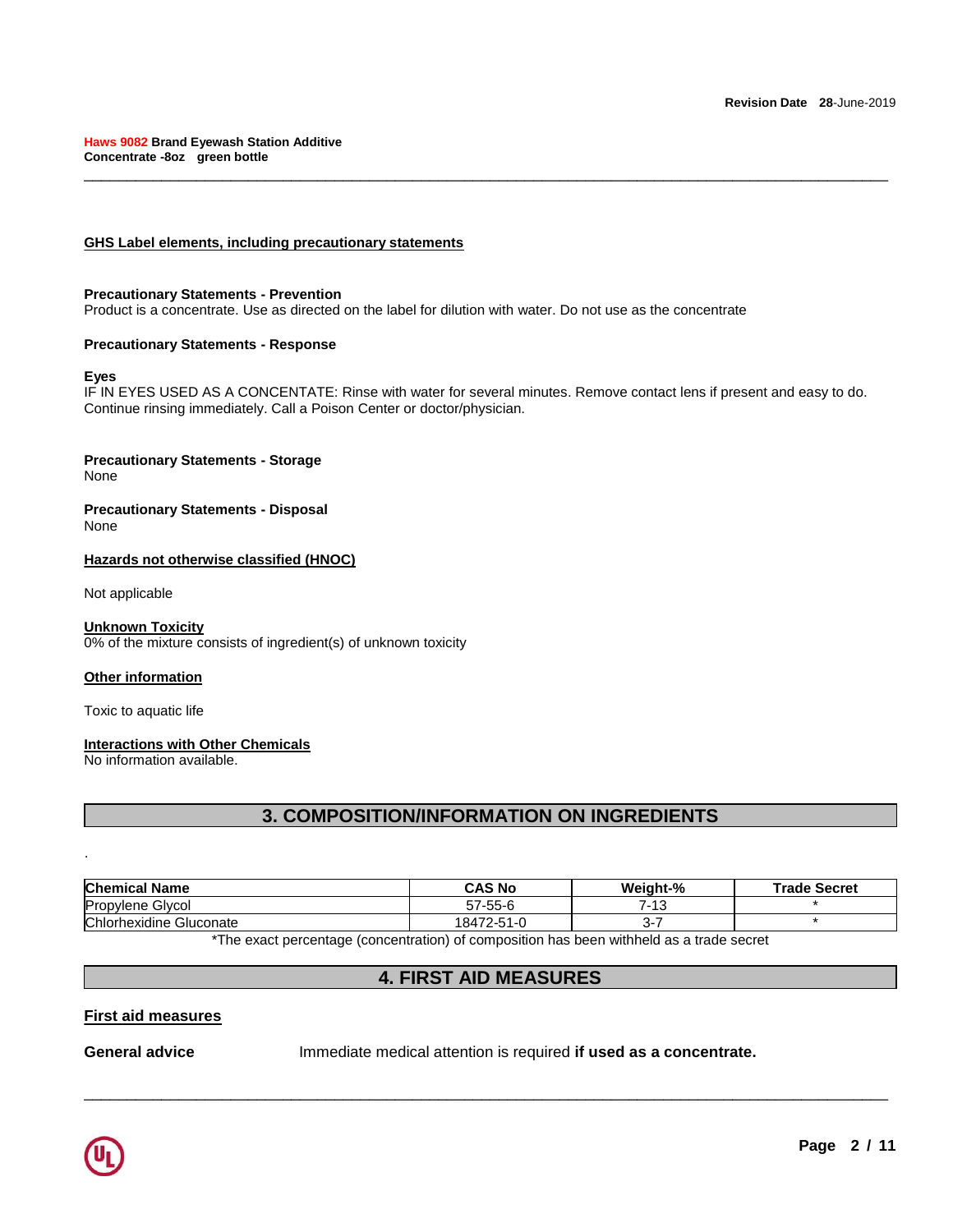| Eye contact         | Product is to be diluted and used as per label instructions only. If used as a<br>concentrate, rinse immediately with plenty of water and also under the eyelids for<br>at least 15 minutes. Keep eyes wide open while rinsing. Do not rub the affected<br>area. Seek immediate medical attention/advice. |
|---------------------|-----------------------------------------------------------------------------------------------------------------------------------------------------------------------------------------------------------------------------------------------------------------------------------------------------------|
| <b>Skin contact</b> | If used as a concentrate, wash off immediately with soap and plenty of water for at<br>least 15 minutes. Get medical attention if irritation develops and persists.                                                                                                                                       |
| <b>Inhalation</b>   | No information available                                                                                                                                                                                                                                                                                  |
| Ingestion           | Rinse mouth immediately and drink plenty of water. Never give anything by mouth<br>to an unconscious person. DO NOT induce vomiting. Call a physician                                                                                                                                                     |

\_\_\_\_\_\_\_\_\_\_\_\_\_\_\_\_\_\_\_\_\_\_\_\_\_\_\_\_\_\_\_\_\_\_\_\_\_\_\_\_\_\_\_\_\_\_\_\_\_\_\_\_\_\_\_\_\_\_\_\_\_\_\_\_\_\_\_\_\_\_\_\_\_\_\_\_\_\_\_\_\_\_\_\_\_\_\_\_\_\_\_\_\_

### **Most important symptoms and effects, both acute and delayed**

**Most Important Symptoms and**  No information available. **Effects** 

### **Indication of any immediate medical attention and special treatment needed**

**Notes to Physician**  Treat symptomatically.

# **5. FIRE-FIGHTING MEASURES**

#### **Suitable Extinguishing Media**

Use extinguishing measures that are appropriate to local circumstances and the surrounding environment.

#### **Unsuitable extinguishing media** No information available

# **Specific hazards arising from the chemical**

No information available

**Hazardous Combustion Products** Carbon oxides

**Explosion Data Sensitivity to Mechanical Impact No.** 

**Sensitivity to Static Discharge Mo.** 

### **Protective equipment and precautions for firefighters**

As in any fire, wear self-contained breathing apparatus pressure-demand, MSHA/NIOSH (approved or equivalent) and full protective gear.

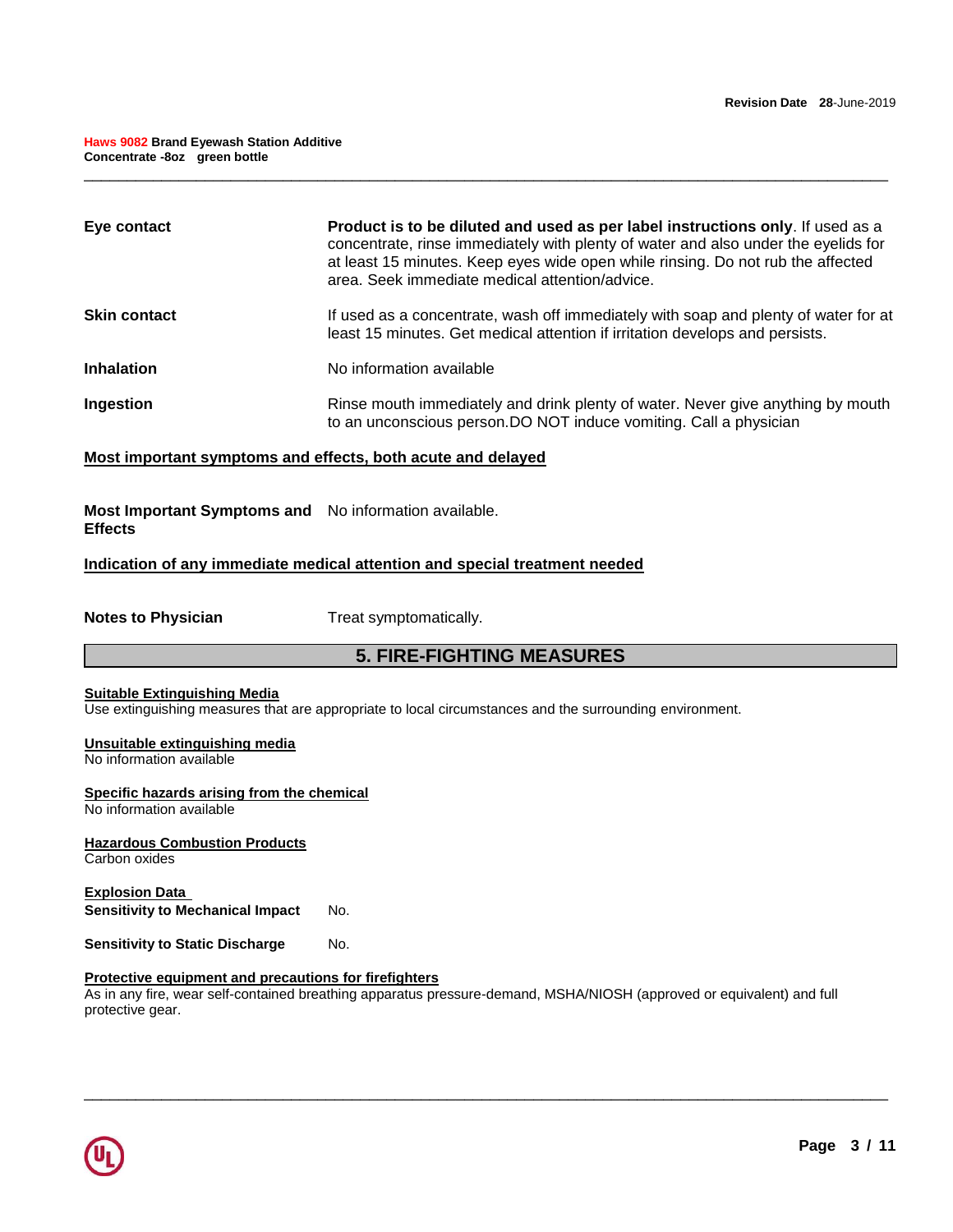# **6. ACCIDENTAL RELEASE MEASURES**

\_\_\_\_\_\_\_\_\_\_\_\_\_\_\_\_\_\_\_\_\_\_\_\_\_\_\_\_\_\_\_\_\_\_\_\_\_\_\_\_\_\_\_\_\_\_\_\_\_\_\_\_\_\_\_\_\_\_\_\_\_\_\_\_\_\_\_\_\_\_\_\_\_\_\_\_\_\_\_\_\_\_\_\_\_\_\_\_\_\_\_\_\_

### **Personal precautions, protective equipment and emergency procedures**

**Personal precautions As a concentrate, avoid contact with skin, eyes or clothing.** 

### **Environmental precautions**

**Environmental precautions** Refer to protective measures listed in Sections 7 and 8. Prevent further leakage or spillage.

### **Methods and material for containment and cleaning up**

**Methods for containment** Prevent further leakage or spillage if safe to do so.

**Methods for cleaning up Soak up with inert absorbent material.** 

# **7. HANDLING AND STORAGE**

### **Precautions for safe handling**

| <b>Handling</b>                                              | Handle in accordance with good industrial hygiene and safety practice.                                                      |  |
|--------------------------------------------------------------|-----------------------------------------------------------------------------------------------------------------------------|--|
| Conditions for safe storage, including any incompatibilities |                                                                                                                             |  |
| <b>Storage</b>                                               | Keep containers tightly closed in a dry, cool and well-ventilated place. Store locked up.<br>Keep out of reach of children. |  |
| <b>Incompatible Products</b>                                 | Strong oxidizing agents. Strong acids. Strong bases.                                                                        |  |

# **8. EXPOSURE CONTROLS/PERSONAL PROTECTION**

\_\_\_\_\_\_\_\_\_\_\_\_\_\_\_\_\_\_\_\_\_\_\_\_\_\_\_\_\_\_\_\_\_\_\_\_\_\_\_\_\_\_\_\_\_\_\_\_\_\_\_\_\_\_\_\_\_\_\_\_\_\_\_\_\_\_\_\_\_\_\_\_\_\_\_\_\_\_\_\_\_\_\_\_\_\_\_\_\_\_\_\_\_

### **Control parameters**

**Exposure Guidelines** This product, as supplied does not contain any hazardous materials with occupational exposure limits established by the region specific regulatory bodies.

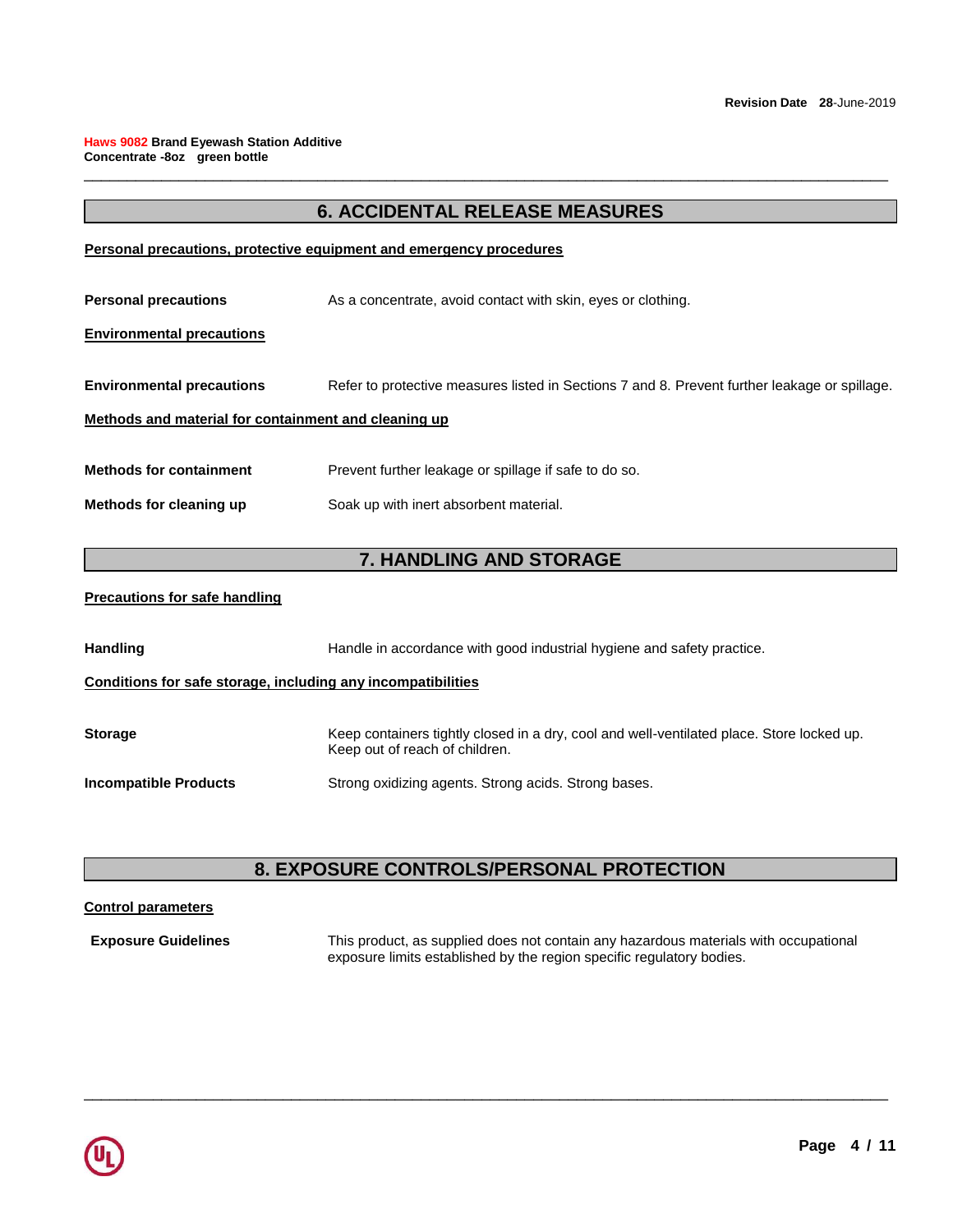### **Appropriate engineering controls**

| <b>Engineering Measures</b> | Showers<br>Eyewash stations<br>Ventilation systems |
|-----------------------------|----------------------------------------------------|
|                             |                                                    |

### **Individual protection measures, such as personal protective equipment**

| <b>Eye/face protection</b>      | No protective equipment is needed under normal use conditions          |
|---------------------------------|------------------------------------------------------------------------|
| <b>Skin and body protection</b> | No protective equipment is needed under normal use conditions          |
| <b>Respiratory protection</b>   | No protective equipment is needed under normal use conditions.         |
| <b>Hygiene Measures</b>         | Handle in accordance with good industrial hygiene and safety practice. |

# **9. PHYSICAL AND CHEMICAL PROPERTIES**

\_\_\_\_\_\_\_\_\_\_\_\_\_\_\_\_\_\_\_\_\_\_\_\_\_\_\_\_\_\_\_\_\_\_\_\_\_\_\_\_\_\_\_\_\_\_\_\_\_\_\_\_\_\_\_\_\_\_\_\_\_\_\_\_\_\_\_\_\_\_\_\_\_\_\_\_\_\_\_\_\_\_\_\_\_\_\_\_\_\_\_\_\_

### **Physical and Chemical Properties**

| <b>Physical state</b><br>Appearance                     | Liquid<br>Clear to light yellow | Odor                  | Odorless                 |
|---------------------------------------------------------|---------------------------------|-----------------------|--------------------------|
| Color                                                   | No information available        | <b>Odor Threshold</b> | No information available |
| <b>Property</b>                                         | Values                          | Remarks Method        |                          |
| рH                                                      | 6.3                             | None known            |                          |
| Melting / freezing point                                | No data available               | None known            |                          |
| Boiling point / boiling range                           | No data available               | None known            |                          |
| <b>Flash Point</b>                                      | No data available               | None known            |                          |
| <b>Evaporation Rate</b>                                 | No data available               | None known            |                          |
| Flammability (solid, gas)                               | No data available               | None known            |                          |
| <b>Flammability Limit in Air</b>                        |                                 |                       |                          |
| <b>Upper flammability limit</b>                         | No data available               |                       |                          |
| Lower flammability limit                                | No data available               |                       |                          |
| Vapor pressure                                          | No data available               | None known            |                          |
| Vapor density                                           | No data available               | None known            |                          |
| <b>Specific Gravity</b>                                 |                                 | None known            |                          |
| <b>Water Solubility</b>                                 | Completely soluble              | None known            |                          |
| Solubility in other solvents                            | No data available               | None known            |                          |
| Partition coefficient: n-octanol/waterNo data available |                                 | None known            |                          |
| <b>Autoignition temperature</b>                         | No data available               | None known            |                          |
| <b>Decomposition temperature</b>                        | No data available               | None known            |                          |
| <b>Kinematic viscosity</b>                              | No data available               | None known            |                          |
| <b>Dynamic viscosity</b>                                | No data available               | None known            |                          |
| <b>Explosive properties</b>                             | No data available               |                       |                          |
| <b>Oxidizing properties</b>                             | No data available               |                       |                          |
|                                                         |                                 |                       |                          |

\_\_\_\_\_\_\_\_\_\_\_\_\_\_\_\_\_\_\_\_\_\_\_\_\_\_\_\_\_\_\_\_\_\_\_\_\_\_\_\_\_\_\_\_\_\_\_\_\_\_\_\_\_\_\_\_\_\_\_\_\_\_\_\_\_\_\_\_\_\_\_\_\_\_\_\_\_\_\_\_\_\_\_\_\_\_\_\_\_\_\_\_\_

**Other Information**

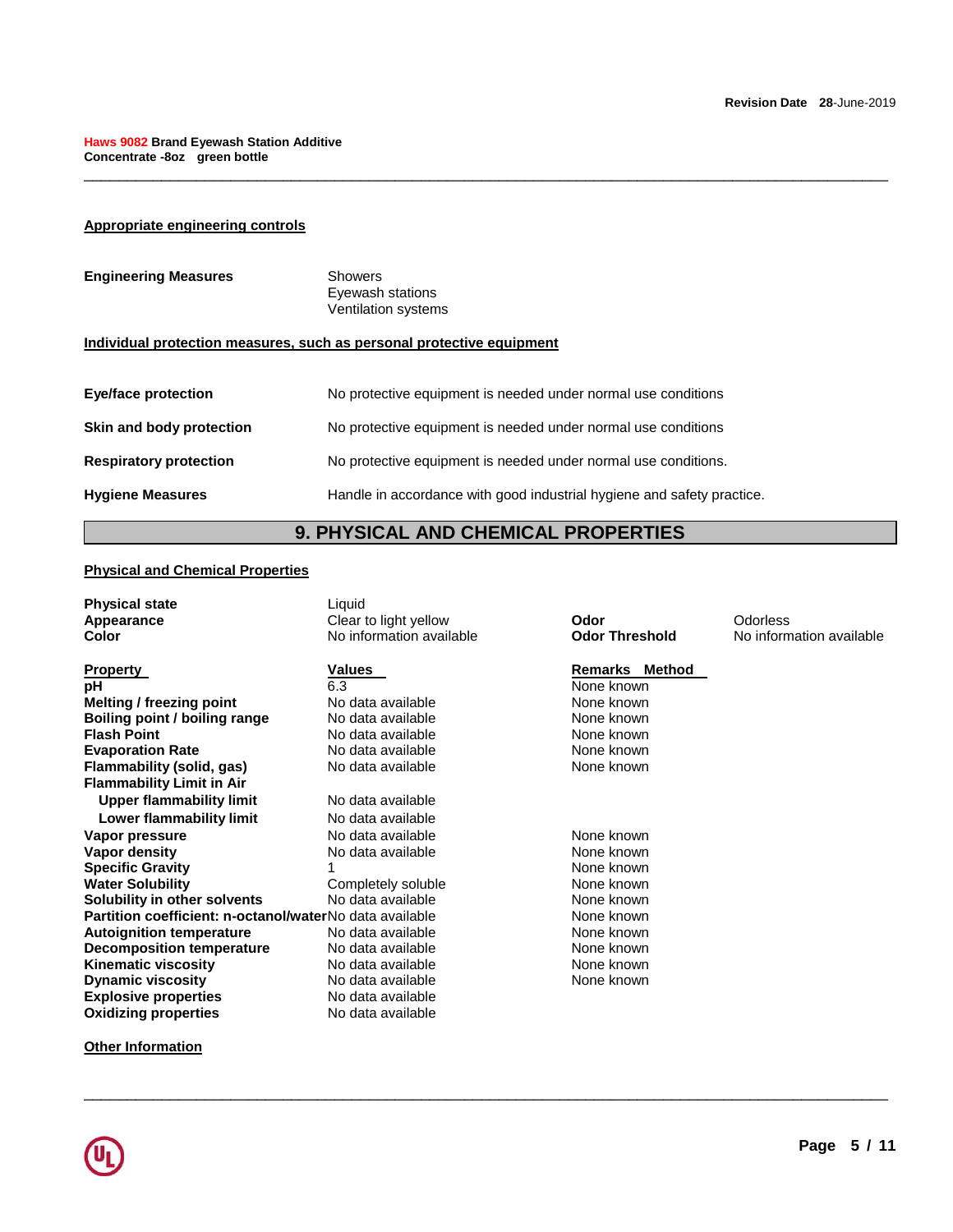**Softening Point No data available**<br> **VOC Content (%)** No data available **VOC Content (%)**<br>Particle Size **Particle Size Distribution** 

**Particle Size** No data available

# **10. STABILITY AND REACTIVITY**

\_\_\_\_\_\_\_\_\_\_\_\_\_\_\_\_\_\_\_\_\_\_\_\_\_\_\_\_\_\_\_\_\_\_\_\_\_\_\_\_\_\_\_\_\_\_\_\_\_\_\_\_\_\_\_\_\_\_\_\_\_\_\_\_\_\_\_\_\_\_\_\_\_\_\_\_\_\_\_\_\_\_\_\_\_\_\_\_\_\_\_\_\_

### **Reactivity**

No data available.

**Chemical stability** Stable under recommended storage conditions. **Possibility of Hazardous Reactions** None under normal processing. **Hazardous Polymerization** Hazardous polymerization does not occur.

**Conditions to avoid** None known based on information supplied. **Incompatible materials** Strong oxidizing agents. Strong acids. Strong bases. **Hazardous Decomposition Products** None known

# **11. TOXICOLOGICAL INFORMATION**

### **Information on likely routes of exposure**

| <b>Product Information</b> |                                                                                                                                                                                                                 |
|----------------------------|-----------------------------------------------------------------------------------------------------------------------------------------------------------------------------------------------------------------|
| <b>Inhalation</b>          | Specific test data for the substance or mixture is not available.                                                                                                                                               |
| Eye contact                | Specific test data for the substance or mixture is not available.                                                                                                                                               |
| <b>Skin contact</b>        | Specific test data for the substance or mixture is not available.                                                                                                                                               |
| Ingestion                  | Specific test data for the substance or mixture is not available. Ingestion may cause<br>irritation to the mucous membranes. Ingestion may cause gastrointestinal irritation,<br>nausea, vomiting and diarrhea. |

#### **Component Information**

| <b>Chemical Name</b> | Oral LD50     | Dermal LD50     | <b>Inhalation LC50</b> |
|----------------------|---------------|-----------------|------------------------|
| Propylene Glycol     | = 20000 mg/kg | Rabbit          |                        |
| 57-55-6              | ʿRat          | $= 20800$ mg/kg |                        |

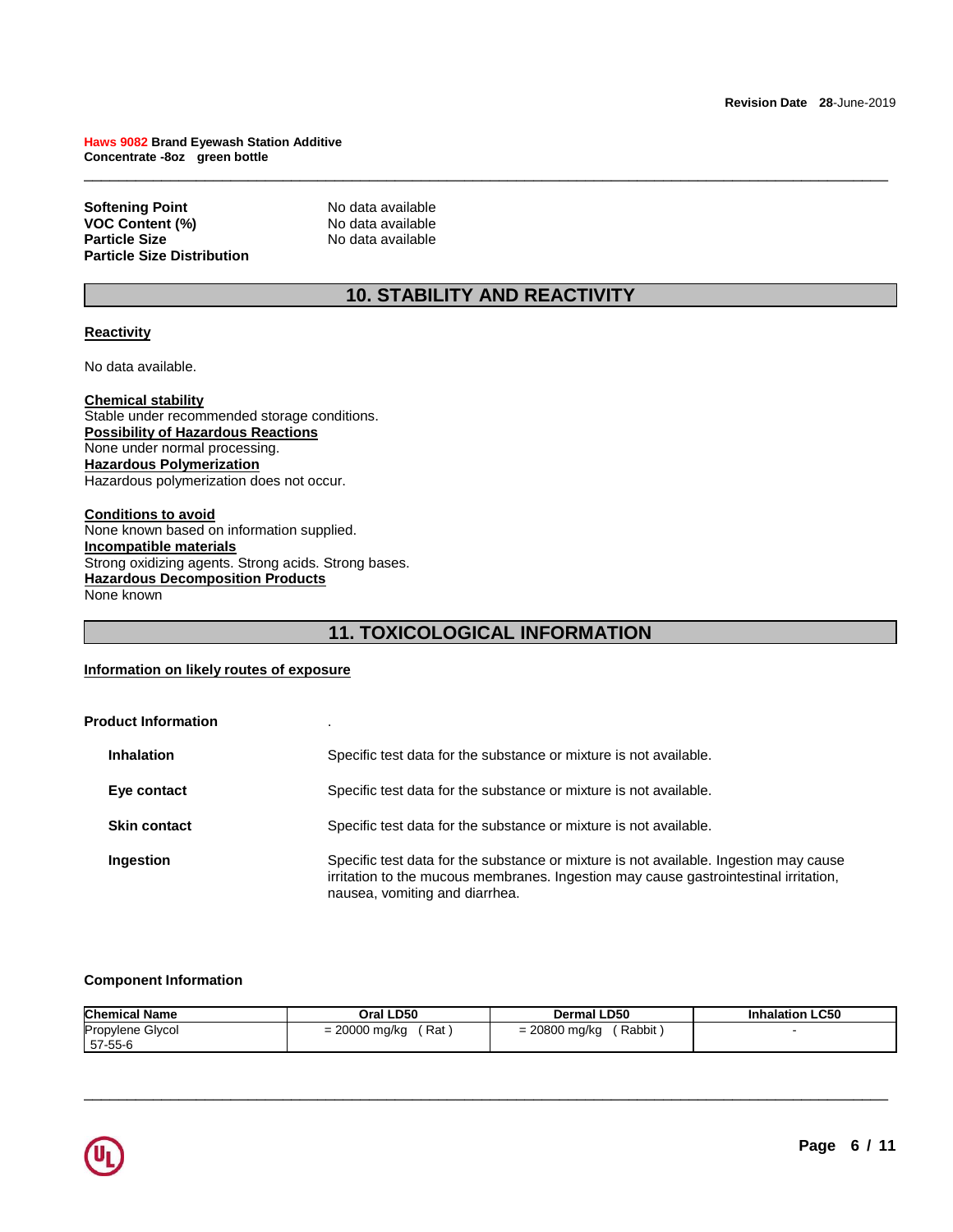### **Information on toxicological effects**

| Delayed and immediate effects as well as chronic effects from short and long-term exposure<br><b>Sensitization</b><br>No information available.<br>No information available.<br><b>Mutagenic Effects</b><br>Carcinogenicity<br>Contains no ingredient listed as a carcinogen.<br>No information available<br><b>Reproductive toxicity</b><br><b>STOT - single exposure</b><br>No information available.<br><b>STOT - repeated exposure</b><br>No information available.<br><b>Chronic Toxicity</b><br>No known effect based on information supplied.<br>No information available<br><b>Target Organ Effects</b><br>No information available.<br><b>Aspiration Hazard</b> | <b>Symptoms</b> | No information available. |  |
|--------------------------------------------------------------------------------------------------------------------------------------------------------------------------------------------------------------------------------------------------------------------------------------------------------------------------------------------------------------------------------------------------------------------------------------------------------------------------------------------------------------------------------------------------------------------------------------------------------------------------------------------------------------------------|-----------------|---------------------------|--|
|                                                                                                                                                                                                                                                                                                                                                                                                                                                                                                                                                                                                                                                                          |                 |                           |  |
|                                                                                                                                                                                                                                                                                                                                                                                                                                                                                                                                                                                                                                                                          |                 |                           |  |
|                                                                                                                                                                                                                                                                                                                                                                                                                                                                                                                                                                                                                                                                          |                 |                           |  |
|                                                                                                                                                                                                                                                                                                                                                                                                                                                                                                                                                                                                                                                                          |                 |                           |  |
|                                                                                                                                                                                                                                                                                                                                                                                                                                                                                                                                                                                                                                                                          |                 |                           |  |
|                                                                                                                                                                                                                                                                                                                                                                                                                                                                                                                                                                                                                                                                          |                 |                           |  |
|                                                                                                                                                                                                                                                                                                                                                                                                                                                                                                                                                                                                                                                                          |                 |                           |  |
|                                                                                                                                                                                                                                                                                                                                                                                                                                                                                                                                                                                                                                                                          |                 |                           |  |
|                                                                                                                                                                                                                                                                                                                                                                                                                                                                                                                                                                                                                                                                          |                 |                           |  |
|                                                                                                                                                                                                                                                                                                                                                                                                                                                                                                                                                                                                                                                                          |                 |                           |  |

\_\_\_\_\_\_\_\_\_\_\_\_\_\_\_\_\_\_\_\_\_\_\_\_\_\_\_\_\_\_\_\_\_\_\_\_\_\_\_\_\_\_\_\_\_\_\_\_\_\_\_\_\_\_\_\_\_\_\_\_\_\_\_\_\_\_\_\_\_\_\_\_\_\_\_\_\_\_\_\_\_\_\_\_\_\_\_\_\_\_\_\_\_

\_\_\_\_\_\_\_\_\_\_\_\_\_\_\_\_\_\_\_\_\_\_\_\_\_\_\_\_\_\_\_\_\_\_\_\_\_\_\_\_\_\_\_\_\_\_\_\_\_\_\_\_\_\_\_\_\_\_\_\_\_\_\_\_\_\_\_\_\_\_\_\_\_\_\_\_\_\_\_\_\_\_\_\_\_\_\_\_\_\_\_\_\_

**Numerical measures of toxicity Product Information** 

**The following values are calculated based on chapter 3.1 of the GHS document** Not applicable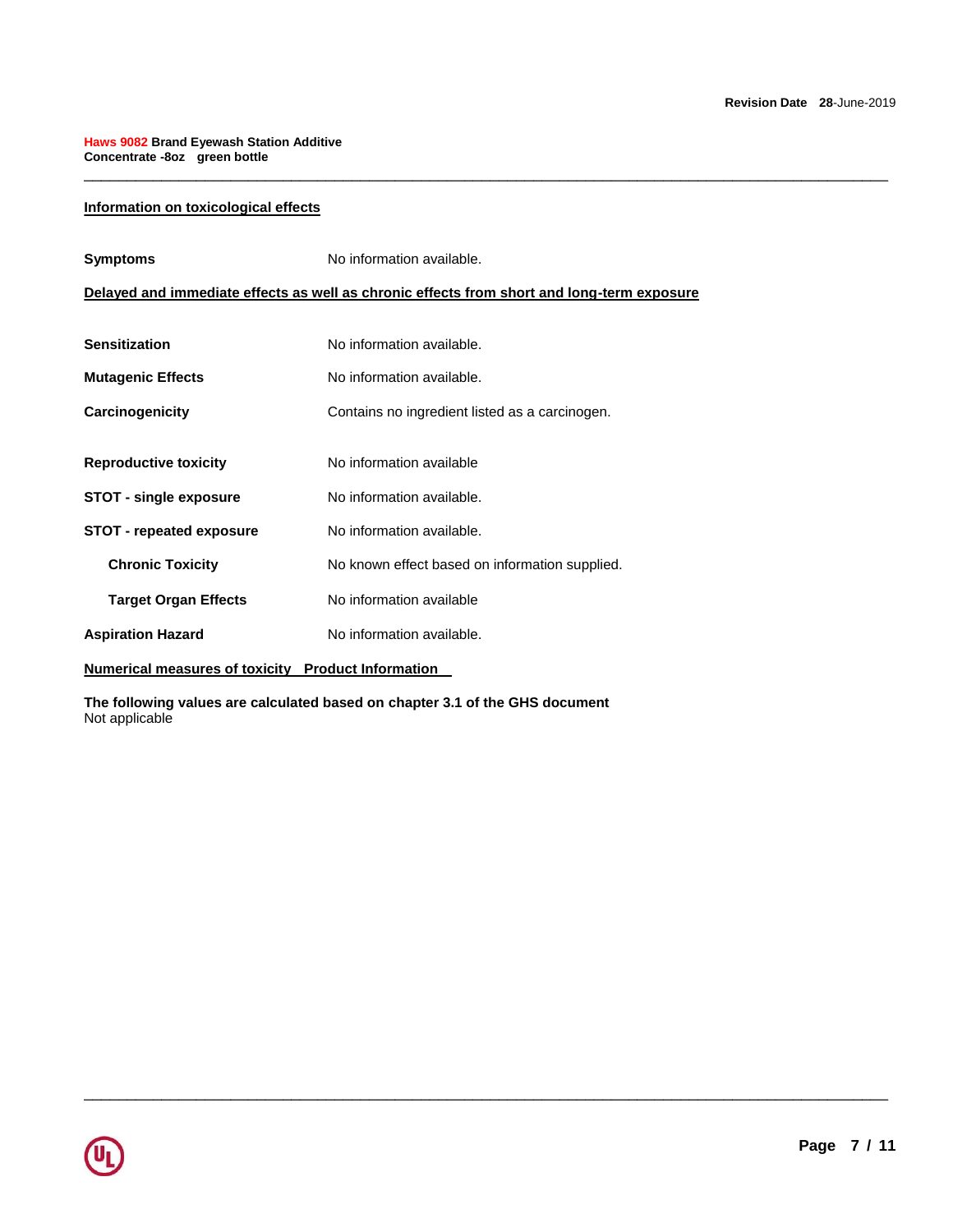# **12. ECOLOGICAL INFORMATION**

\_\_\_\_\_\_\_\_\_\_\_\_\_\_\_\_\_\_\_\_\_\_\_\_\_\_\_\_\_\_\_\_\_\_\_\_\_\_\_\_\_\_\_\_\_\_\_\_\_\_\_\_\_\_\_\_\_\_\_\_\_\_\_\_\_\_\_\_\_\_\_\_\_\_\_\_\_\_\_\_\_\_\_\_\_\_\_\_\_\_\_\_\_

### **Ecotoxicity**

Toxic to aquatic organisms

| <b>Chemical Name</b>        | <b>Toxicity to Algae</b>                                       | <b>Toxicity to Fish</b>                                                                                                                                                                                    | Toxicity to<br><b>Microorganisms</b> | Daphnia Magna (Water<br>Flea)                 |
|-----------------------------|----------------------------------------------------------------|------------------------------------------------------------------------------------------------------------------------------------------------------------------------------------------------------------|--------------------------------------|-----------------------------------------------|
| Propylene Glycol<br>57-55-6 | 96h EC50: = 19000 mg/L<br>(Pseudokirchneriella<br>subcapitata) | 96h LC50: $=$ 51600 mg/L<br>(Oncorhynchus mykiss) 96h<br>LC50: 41-47 m L/L<br>(Oncorhynchus mykiss) 96h<br>$LC50 = 51400$ mg/L<br>(Pimephales promelas) 96h<br>$LC50 = 710$ mg/L<br>(Pimephales promelas)) | $EC50 = 710$ mg/L 30 min             | 24h EC50 > 10000 mg/L<br>48h EC50 > 1000 mg/L |

### **Persistence and Degradability**

No information available.

### **Bioaccumulation**

No information available.

### **Other adverse effects**

No information available.

# **13. DISPOSAL CONSIDERATIONS**

### **Waste treatment methods**

| <b>Disposal methods</b>       | This material, as supplied, is not a hazardous waste according to Federal regulations (40)<br>CFR 261). This material could become a hazardous waste if it is mixed with or otherwise<br>comes in contact with a hazardous waste, if chemical additions are made to this material, or<br>if the material is processed or otherwise altered. Consult 40 CFR 261 to determine whether<br>the altered material is a hazardous waste. Consult the appropriate state, regional, or local<br>regulations for additional requirements. |
|-------------------------------|---------------------------------------------------------------------------------------------------------------------------------------------------------------------------------------------------------------------------------------------------------------------------------------------------------------------------------------------------------------------------------------------------------------------------------------------------------------------------------------------------------------------------------|
| <b>Contaminated Packaging</b> | Dispose of contents/containers in accordance with local regulations.                                                                                                                                                                                                                                                                                                                                                                                                                                                            |
|                               |                                                                                                                                                                                                                                                                                                                                                                                                                                                                                                                                 |

\_\_\_\_\_\_\_\_\_\_\_\_\_\_\_\_\_\_\_\_\_\_\_\_\_\_\_\_\_\_\_\_\_\_\_\_\_\_\_\_\_\_\_\_\_\_\_\_\_\_\_\_\_\_\_\_\_\_\_\_\_\_\_\_\_\_\_\_\_\_\_\_\_\_\_\_\_\_\_\_\_\_\_\_\_\_\_\_\_\_\_\_\_

**California Hazardous Waste Codes** 561

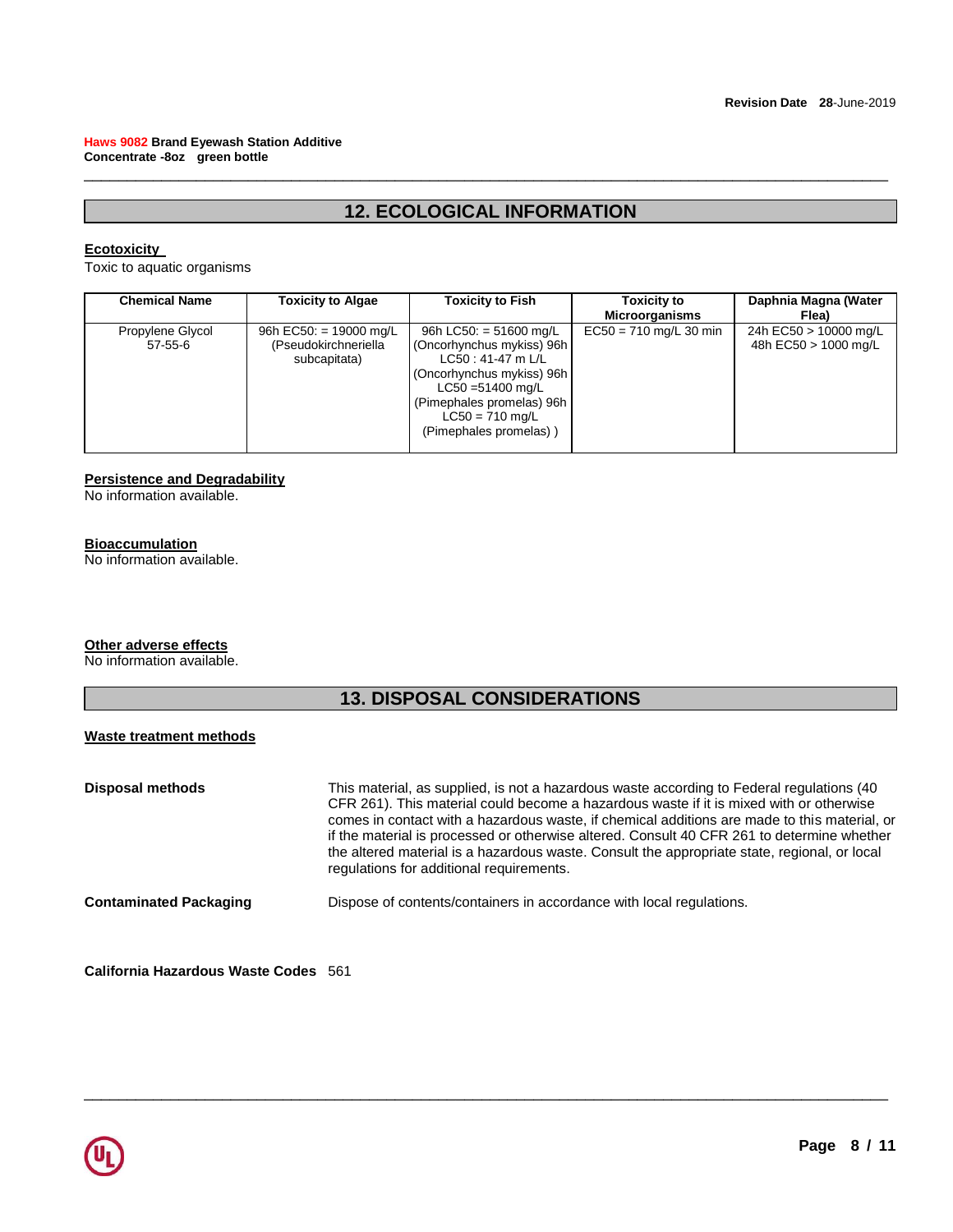# **14. TRANSPORT INFORMATION**

\_\_\_\_\_\_\_\_\_\_\_\_\_\_\_\_\_\_\_\_\_\_\_\_\_\_\_\_\_\_\_\_\_\_\_\_\_\_\_\_\_\_\_\_\_\_\_\_\_\_\_\_\_\_\_\_\_\_\_\_\_\_\_\_\_\_\_\_\_\_\_\_\_\_\_\_\_\_\_\_\_\_\_\_\_\_\_\_\_\_\_\_\_

| <b>DOT</b><br><b>Proper Shipping Name</b><br><b>Hazard Class</b>  | <b>NOT REGULATED</b><br><b>NON REGULATED</b><br>N/A                                         |
|-------------------------------------------------------------------|---------------------------------------------------------------------------------------------|
| <u>TDG</u>                                                        | Not regulated                                                                               |
| <u>MEX</u>                                                        | Not regulated                                                                               |
| <b>ICAO</b>                                                       | Not regulated                                                                               |
| <b>IATA</b><br><b>Proper Shipping Name</b><br><b>Hazard Class</b> | Not regulated<br><b>NON REGULATED</b><br>N/A                                                |
| <b>IMDG/IMO</b><br><b>Hazard Class</b><br><b>Marine Pollutant</b> | Not regulated<br>N/A<br>Product is a marine pollutant according to criteria set by IMDG/IMO |
| <b>RID</b>                                                        | Not regulated                                                                               |
| <b>ADR</b>                                                        | Not regulated                                                                               |
| <b>ADN</b>                                                        | Not regulated                                                                               |

# **15. REGULATORY INFORMATION**

### **International Inventories**

TSCA Complies All components are listed either on the DSL or NDSL.

**TSCA** - United States Toxic Substances Control Act Section 8(b) Inventory **DSL/NDSL** - Canadian Domestic Substances List/Non-Domestic Substances List

### **US Federal Regulations**

### **SARA 313**

Section 313 of Title III of the Superfund Amendments and Reauthorization Act of 1986 (SARA). This product does not contain any chemicals which are subject to the reporting requirements of the Act and Title 40 of the Code of Federal Regulations, Part 372

| N٥ |
|----|
| N٥ |
| N٥ |
| N٥ |
| N٥ |
|    |

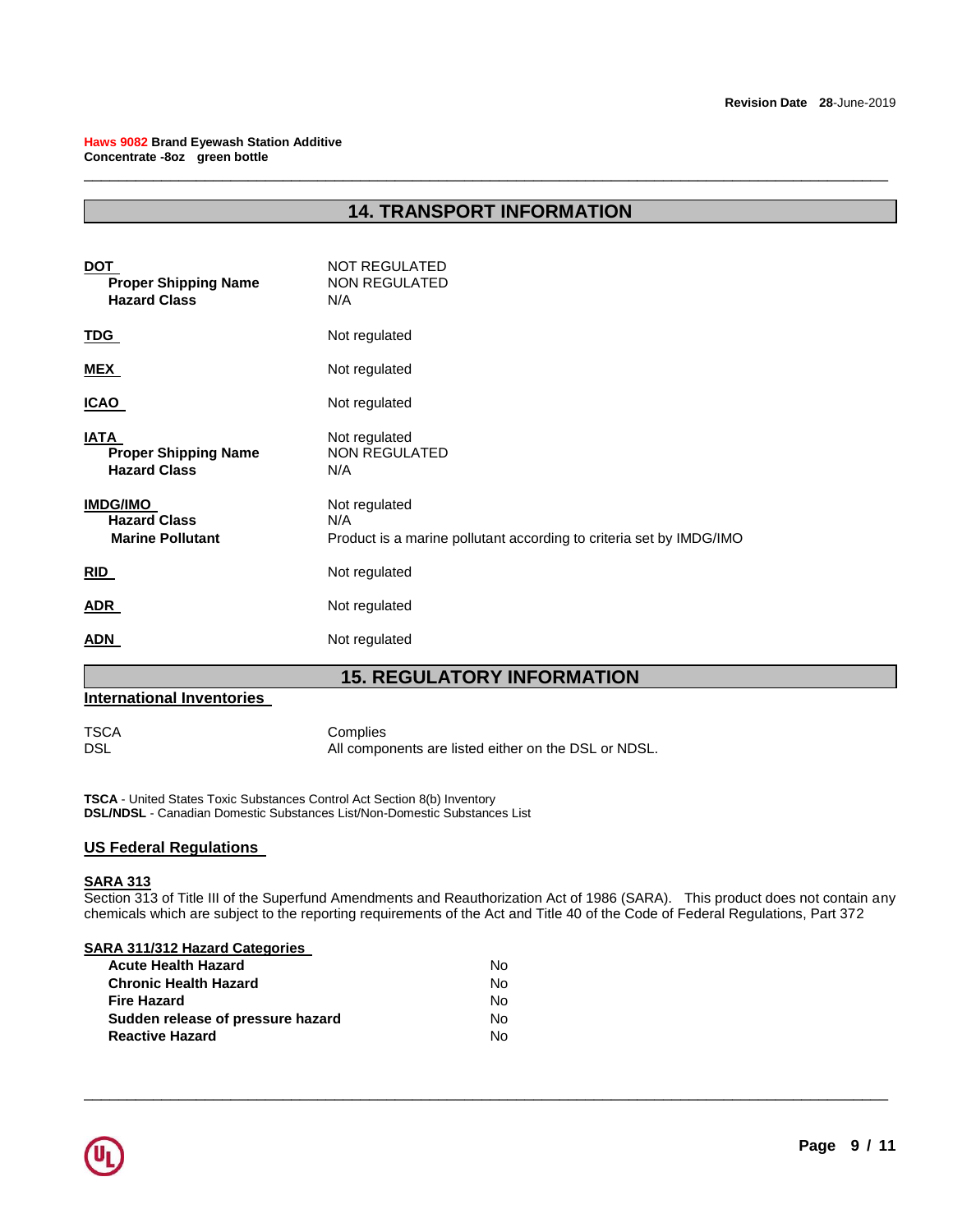### **CWA (Clean Water Act)**

This product does not contain any substances regulated as pollutants pursuant to the Clean Water Act (40 CFR 122.21 and 40 CFR 122.42)

\_\_\_\_\_\_\_\_\_\_\_\_\_\_\_\_\_\_\_\_\_\_\_\_\_\_\_\_\_\_\_\_\_\_\_\_\_\_\_\_\_\_\_\_\_\_\_\_\_\_\_\_\_\_\_\_\_\_\_\_\_\_\_\_\_\_\_\_\_\_\_\_\_\_\_\_\_\_\_\_\_\_\_\_\_\_\_\_\_\_\_\_\_

### **CERCLA**

.

This material, as supplied, does not contain any substances regulated as hazardous substances under the Comprehensive Environmental Response Compensation and Liability Act (CERCLA) (40 CFR 302) or the Superfund Amendments and Reauthorization Act (SARA) (40 CFR 355). There may be specific reporting requirements at the local, regional, or state level pertaining to releases of this material

### **US State Regulations**

### **California Proposition 65**

This product does not contain any Proposition 65 chemicals.

### **U.S. State Right-to-Know Regulations**

| <b>Chemical Name</b> | <b>New Jersey</b> | <b>Massachusetts</b> | Pennsvlvania | <b>Rhode Island</b> | <b>Illinois</b> |
|----------------------|-------------------|----------------------|--------------|---------------------|-----------------|
| Propylene Glycol     |                   |                      |              |                     |                 |
| 1330-43-4            |                   |                      |              |                     |                 |

### **International Regulations**

**Canada WHMIS Hazard Class** Not determined

# **16. OTHER INFORMATION**

| <b>NFPA</b> | <b>Health Hazards</b> | <b>Flammability</b> | - 0 | <b>Instability</b> 0 | <b>Physical and</b><br><b>Chemical Hazards -</b> |
|-------------|-----------------------|---------------------|-----|----------------------|--------------------------------------------------|
| <b>HMIS</b> | Health Hazards 0      | <b>Flammability</b> |     |                      | <b>Physical Hazard 0 Personal Protection</b>     |

| <b>Prepared By</b>   | Niagara Pharmaceuticals Inc. |
|----------------------|------------------------------|
|                      | 60 Innovation Drive.         |
|                      | Flamborough, ON, L9H7P3      |
|                      | 905-690-6277                 |
| <b>Revision Date</b> | 28-June - 2019               |
| <b>Revision Note</b> | <b>SDS for Haws</b>          |

### **Disclaimer**

The information provided in this Safety Data Sheet is correct to the best of our knowledge, information and belief at the date of its publication. The information given is designed only as a guidance for safe handling, use, processing, storage, transportation, disposal and release and is not to be considered a warranty or quality specification. The information relates only to the specific material designated and may not be valid for such material used in combination